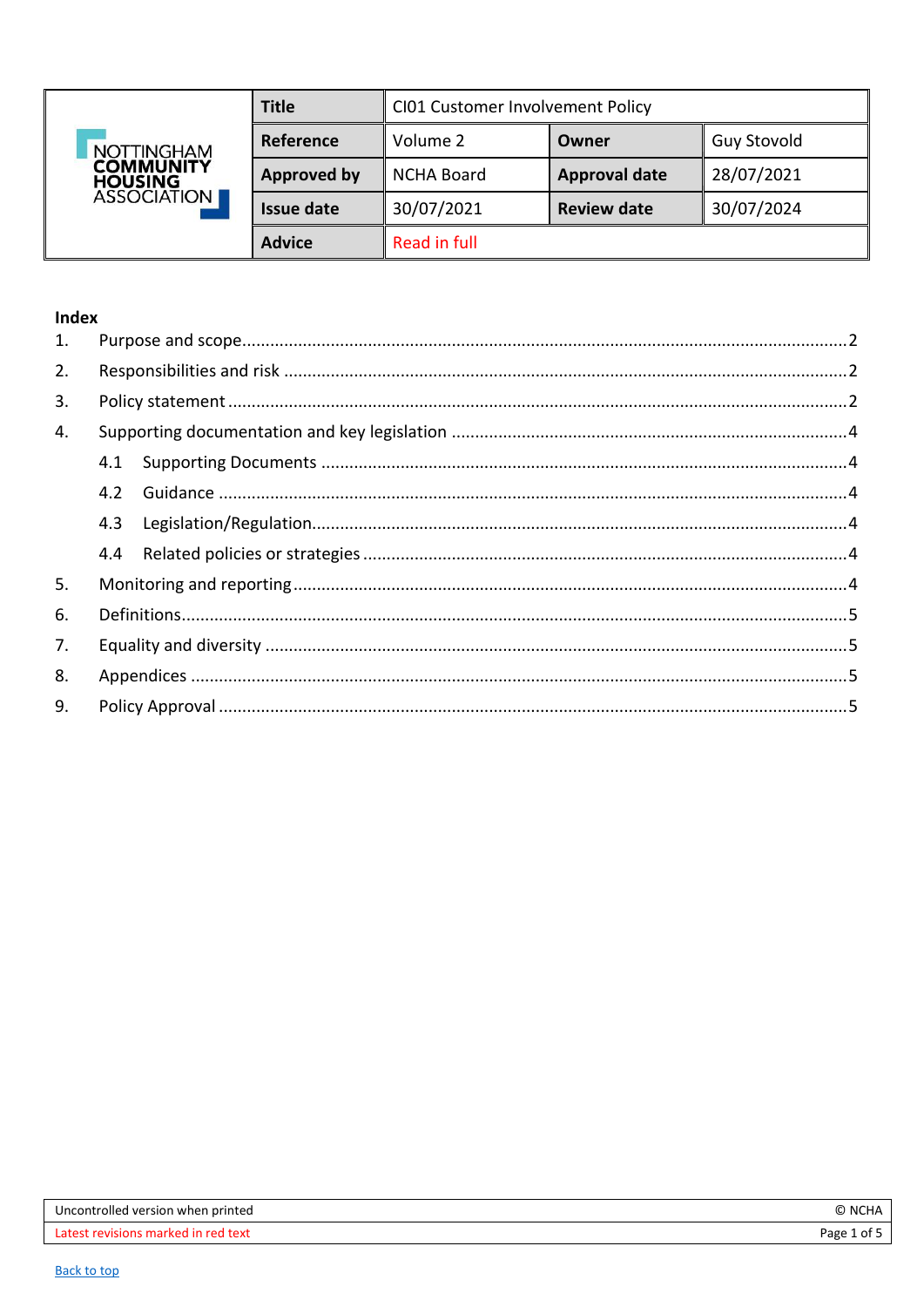### <span id="page-1-0"></span>**1. Purpose and scope**

- 1.1 The purpose of this policy is to outline NCHA's commitment to meaningfully involving and supporting our customers to influence the work and strategic direction of NCHA, through a range of formal co-regulatory and informal opportunities.
- 1.2 This policy aims to demonstrate commitment to and compliance with the relevant regulatory expectations and key sector developments and initiatives. These are listed at section 4.
- 1.3 The scope of this policy relates to all NCHA customers across all tenures as well as Care & Support service users. It is the responsibility of specific customer involvement and governance roles to implement the policy, and for all NCHA colleagues to support the policy.

### <span id="page-1-1"></span>**2. Responsibilities and risk**

- 2.1 Head of Homes & Wellbeing Head of Communities Head of Rents & Leasehold Governance Manager Customer Involvement Manager Department Head – Maintenance Services Department Head – Technical Services
- 2.2 Failure to meaningfully involve our customers and service users could lead to a breach of the Consumer Standards, including the Tenant Involvement and Empowerment Standard. This could result in a regulatory downgrade if the 'serious detriment' test is reached.
- 2.3 Failure to meaningfully support our customers in their ability to influence our work and strategic direction will result in customer facing services not meeting the needs of our customers.

#### <span id="page-1-2"></span>**3. Policy statement**

- 3.1 We will provide customers with a range of ways to become meaningfully involved so our services can be influenced by NCHA customers across all tenures as well as Care & Support service users who are receiving them. The formal opportunities are detailed in section 3.8. Informal opportunities include volunteering as a Community Voice, participating in task and finish projects, supporting service improvement projects, reviewing policies, engaging in adhoc events that aim to seek feedback on services. These opportunities will be accessible and we will use customer feedback to continually evaluate their effectiveness, whether they reflect the needs and wishes of our customers and to help evolve the services we provide to our customers.
- 3.2 We are committed to ensuring a diverse representation within formal and informal opportunities. These opportunities will be accessible to any customer or service user.
- 3.3 We support the expectations outlined in the Tenant, Involvement and Empowerment Standard and complete an annual review against the Consumer Standards.

| Uncontrolled version when printed   | NCHA        |
|-------------------------------------|-------------|
| Latest revisions marked in red text | Page 2 of 5 |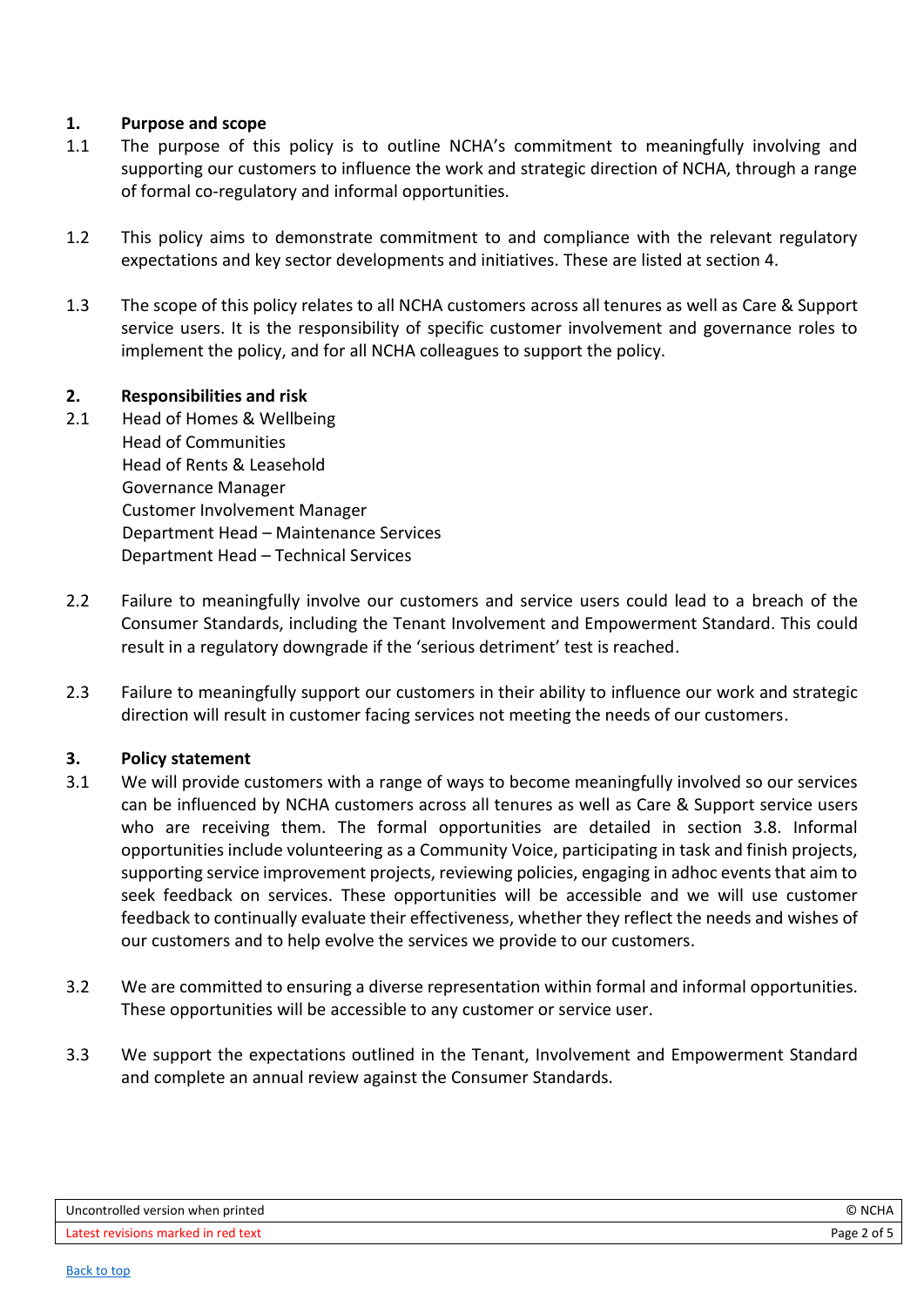- 3.4 We will ensure the principles of customer involvement are embedded within our frontline housing and maintenance services, supported by colleagues responsible for overseeing our overall involvement offer.
- 3.5 The Resident Focus section of the National Housing Federation Code 2020 means that NCHA is able to ensure:
	- A formal offer enables customers of all tenures to engage with, influence and contribute to strategic decision making. Our Customer Committee, itssupporting panels and their associated activity aims to involve customers meaningfully and make improvements to the services they receive.
	- There is a link between our informal involvement opportunities and the formal offer. Customer feedback and insight will be used to inform the activity and priorities of those formal groups. Feedback and insight will be gathered from satisfaction surveys, complaints, analysis from digital channels.
	- The Customer Committee are a sub-committee of NCHA Board, and will provide data and insight around the customer experience, complaints and satisfaction to NCHA Board. This will be supported with recommendations for service improvement.
- 3.6 The safety for our customers is paramount and as part of the Building Safety Bill we will produce and implement a resident engagement strategy. The resident engagement strategy will be via the Accountable Person for each higher risk building to promote participation in decisions made about building safety risk in their building.
- 3.7 We will offer customers and service users opportunities to be formally involved as part of NCHA's governance structure, with each opportunity supported by clearly defined terms of reference for the following committee and panels:
	- The Customer Committee which supports the work of NCHA Board through the monitoring of performance relating to customer experience, across the NCHA Group.
	- The Homes & Neighbourhood Panel which supports the work of the Customer Committee through the monitoring of performance relating to customer experience, across all tenures.
	- The Scrutiny Panel which oversees and delivers independent and customer led scrutiny, where areas of scrutiny and the recommendations are the responsibility of the panel. Delivered with the full support of NCHA, the outcomes of all scrutiny activities are shared publicly, showing customers how their involvement has made a difference.
	- A Care & Support Panel that provides a vehicle for engagement and influence specific to service users across our care and support projects.
- 3.8 We will provide and facilitate external and internal training to all involved customers so they can fulfil their roles with confidence whilst supporting their personal development.
- 3.9 We will support the ambitions and expectations of the Tenant Participation Advisory Service (TPAS). We will achieve this by enabling our customers to engage with TPAS directly, adopting published standards or good practice and seeking on-going accreditation.
- 3.10 We will cover all reasonable costs and expenses to enable customers to participate in any involvement activity NCHA, or third parties appointed by NCHA offer.

| Uncontrolled version when printed   | ` NCHA         |
|-------------------------------------|----------------|
| Latest revisions marked in red text | Page<br>3 of L |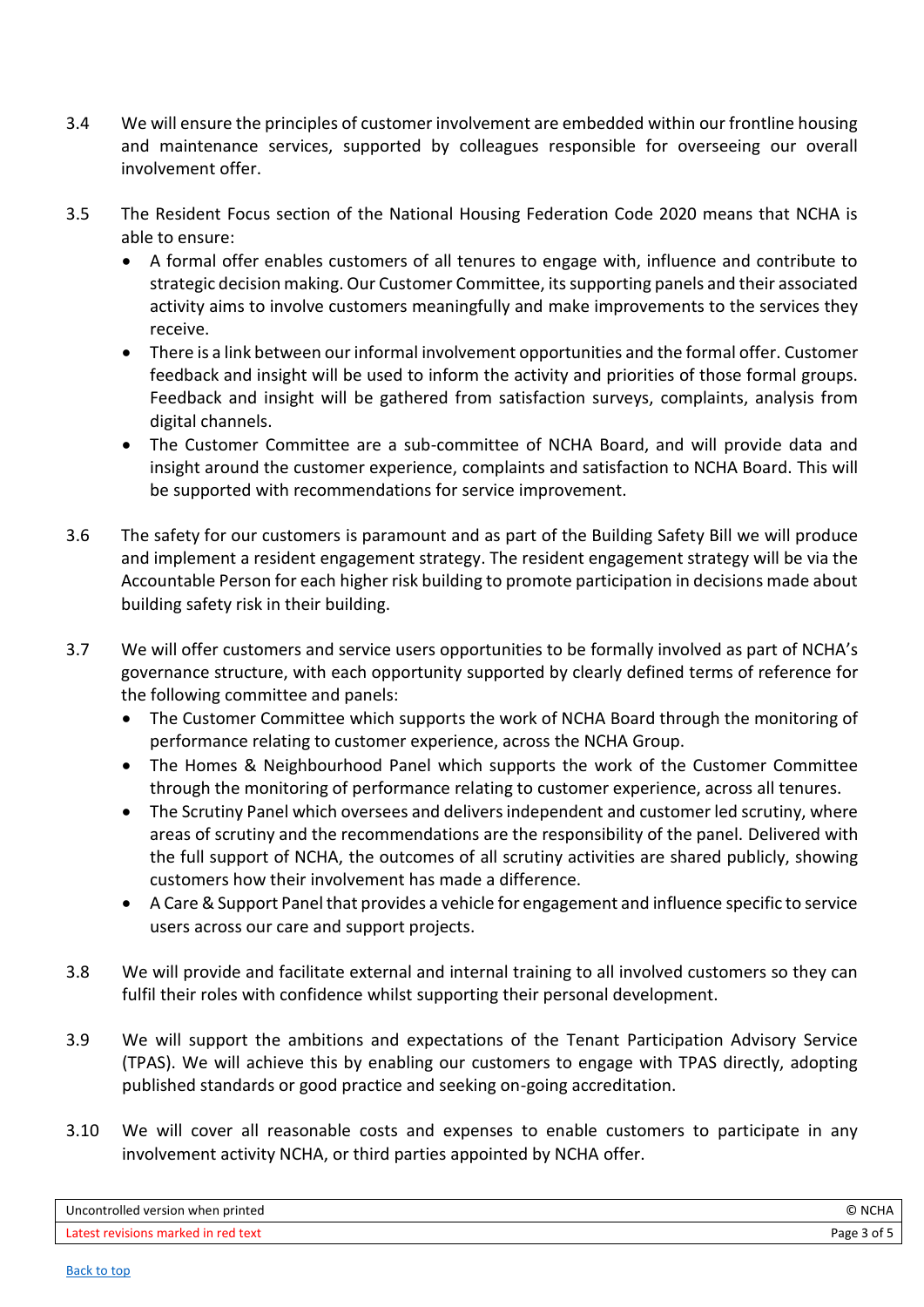- 3.11 We will develop and offer digital opportunities to increase engagement and for customers to give feedback, both at a local level and to influence our work and strategic direction. This will be balanced with ongoing opportunities to become involved through in person events, a visible presence within our communities and a focus on local involvement opportunities and initiatives.
- 3.12 We will ensure service leads consider and support customer consultation and co-development when service changes or reviews are proposed or required.
- 3.13 We will produce an annual service operating plan to outline key activities and commitments to ensure these are progressed and reported on.
- 3.14 We will provide opportunities and training for involved customers to support colleague recruitment across our frontline teams.

### <span id="page-3-0"></span>**4. Supporting documentation and key legislation**

- <span id="page-3-1"></span>4.1 Supporting Documents
	- Customer Committee Terms of Reference
	- Customer Committee Member Job Description
	- Homes & Neighbourhood Panel Terms of Reference
	- Homes & Neighbourhood Panel Chair Job Description
	- Scrutiny Panel Terms of Reference
	- **•** Scrutiny Panel Chair Job Description
- <span id="page-3-2"></span>4.2 Guidance

[Together with Tenants Charter](https://www.housing.org.uk/our-work/together-with-tenants/) [National Housing Federation Code 2020](https://www.housing.org.uk/nhf_catalog/publications/code-of-governance-2020/) TPAS National [Engagement Standards](https://www.tpas.org.uk/tpas-news/tpas-launch-3rd-edition-of-national-tenant-engagement-standards)

- <span id="page-3-3"></span>4.3 Legislation/Regulation Consumer Standards – [Tenant, Involvement & Empowerment Standard](https://www.gov.uk/government/publications/tenant-involvement-and-empowerment-standard) [The Charter for Social Housing Residents](https://www.gov.uk/government/publications/the-charter-for-social-housing-residents-social-housing-white-paper) – Social Housing White Paper
- <span id="page-3-4"></span>4.4 Related policies or strategies Complaints Policy NCHA Code of Conduct Policy

#### <span id="page-3-5"></span>**5. Monitoring and reporting**

- 5.1 Our annual report to customers will be co-developed with customers and published. Alongside a range of performance measures and outcomes, this will outline measures of success and impacts as a result of involvement activity. This will include scrutiny outcomes, changes to services as a result of involving customers, event outcomes.
- 5.2 We will undertake effectiveness reviews of our formal groups.
- 5.3 Scrutiny outcomes and recommendations will be reported to the Customer Committee.

| Uncontrolled version when printed   | <b>NCHA</b> |
|-------------------------------------|-------------|
| Latest revisions marked in red text | Page 4 of " |